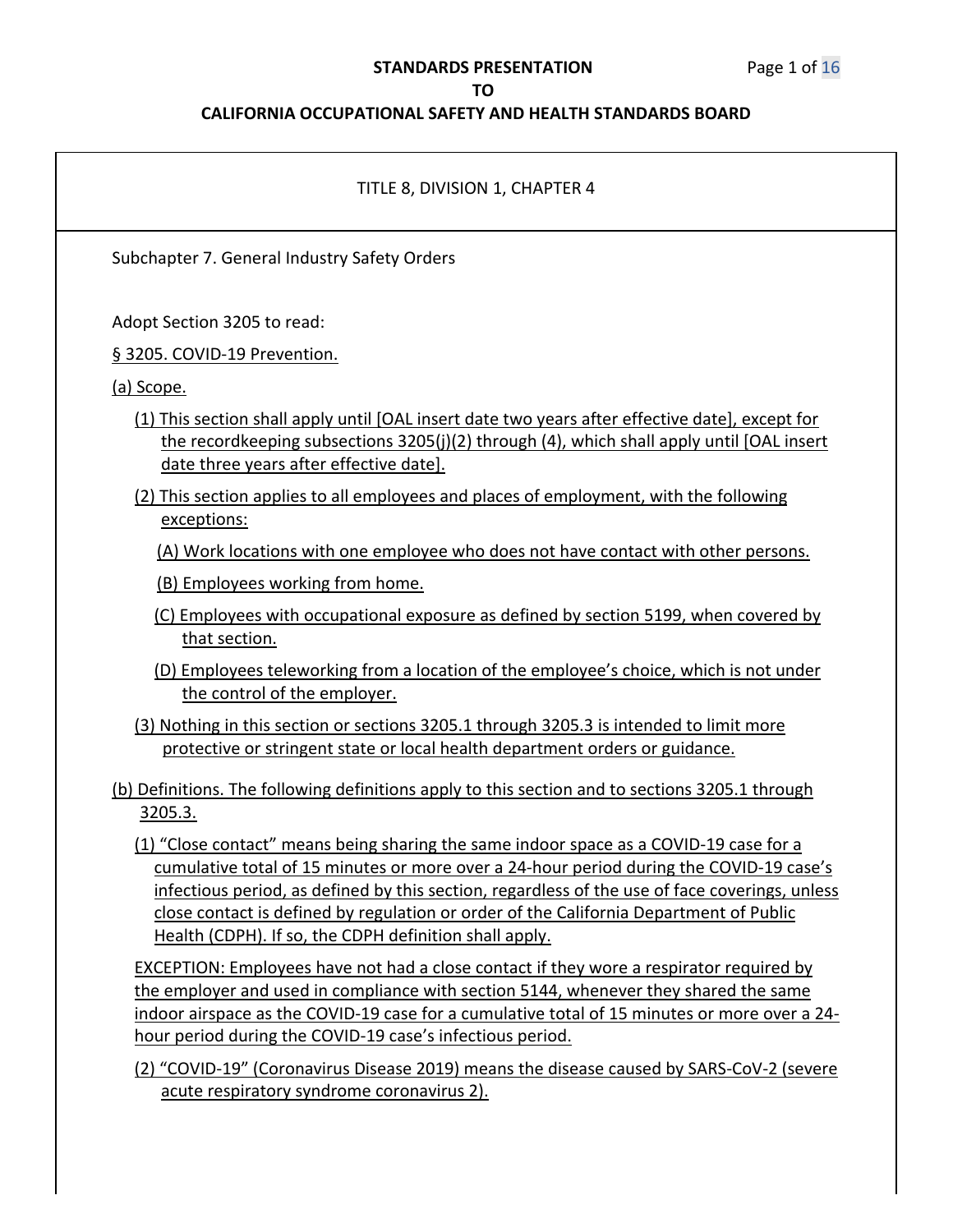| TITLE 8, DIVISION 1, CHAPTER 4                                                                                                                                                                                                                                                                                                                                                                                                                                                    |
|-----------------------------------------------------------------------------------------------------------------------------------------------------------------------------------------------------------------------------------------------------------------------------------------------------------------------------------------------------------------------------------------------------------------------------------------------------------------------------------|
| (3) "COVID-19 case" means a person who:                                                                                                                                                                                                                                                                                                                                                                                                                                           |
| (A) Has a positive COVID-19 test; or                                                                                                                                                                                                                                                                                                                                                                                                                                              |
| (B) Has a positive COVID-19 diagnosis from a licensed health care provider; or                                                                                                                                                                                                                                                                                                                                                                                                    |
| (C) Is subject to a COVID-19-related order to isolate issued by a local or state health<br>official; or                                                                                                                                                                                                                                                                                                                                                                           |
| (D) Has died due to COVID-19, in the determination of a local health department or per<br>inclusion in the COVID-19 statistics of a county.                                                                                                                                                                                                                                                                                                                                       |
| (4) "COVID-19 hazard" means potentially infectious material that may contain SARS-CoV-2,<br>the virus that causes COVID-19. Potentially infectious materials include airborne droplets,<br>small particle aerosols, and airborne droplet nuclei, which most commonly result from a<br>person or persons exhaling, talking or vocalizing, coughing, or sneezing, or from<br>procedures performed on persons which may aerosolize saliva or respiratory tract fluids.               |
| (5) "COVID-19 symptoms" means fever of 100.4 degrees Fahrenheit or higher, chills, cough,<br>shortness of breath or difficulty breathing, fatigue, muscle or body aches, headache, new<br>loss of taste or smell, sore throat, congestion or runny nose, nausea or vomiting, or<br>diarrhea, unless a licensed health care professional determines the person's symptoms<br>were caused by a known condition other than COVID-19.                                                 |
| (6) "COVID-19 test" means a test for SARS-CoV-2 that is:                                                                                                                                                                                                                                                                                                                                                                                                                          |
| (A) Cleared, approved, or authorized, including in an Emergency Use Authorization<br>(EUA), by the United States Food and Drug Administration (FDA) to detect current<br>infection with the SARS-CoV-2 virus (e.g., a viral test); and<br>(B) Administered in accordance with the authorized instructions.                                                                                                                                                                        |
| (C) To meet the return to work criteria set forth in subsection 3205(c)(5), a COVID-19<br>test may be both self-administered and self-read only if another means of<br>independent verification of the results can be provided (e.g., a time-stamped<br>photograph of the results).                                                                                                                                                                                               |
| (7) "Exposed group" means all employees at a work location, working area, or a common<br>area at work, within employer-provided transportation covered by section 3205.3, or<br>residing within housing covered by section 3205.2, where an employee COVID-19 case<br>was present at any time during the infectious period. A common area at work includes<br>bathrooms, walkways, hallways, aisles, break or eating areas, and waiting areas. The<br>following exceptions apply: |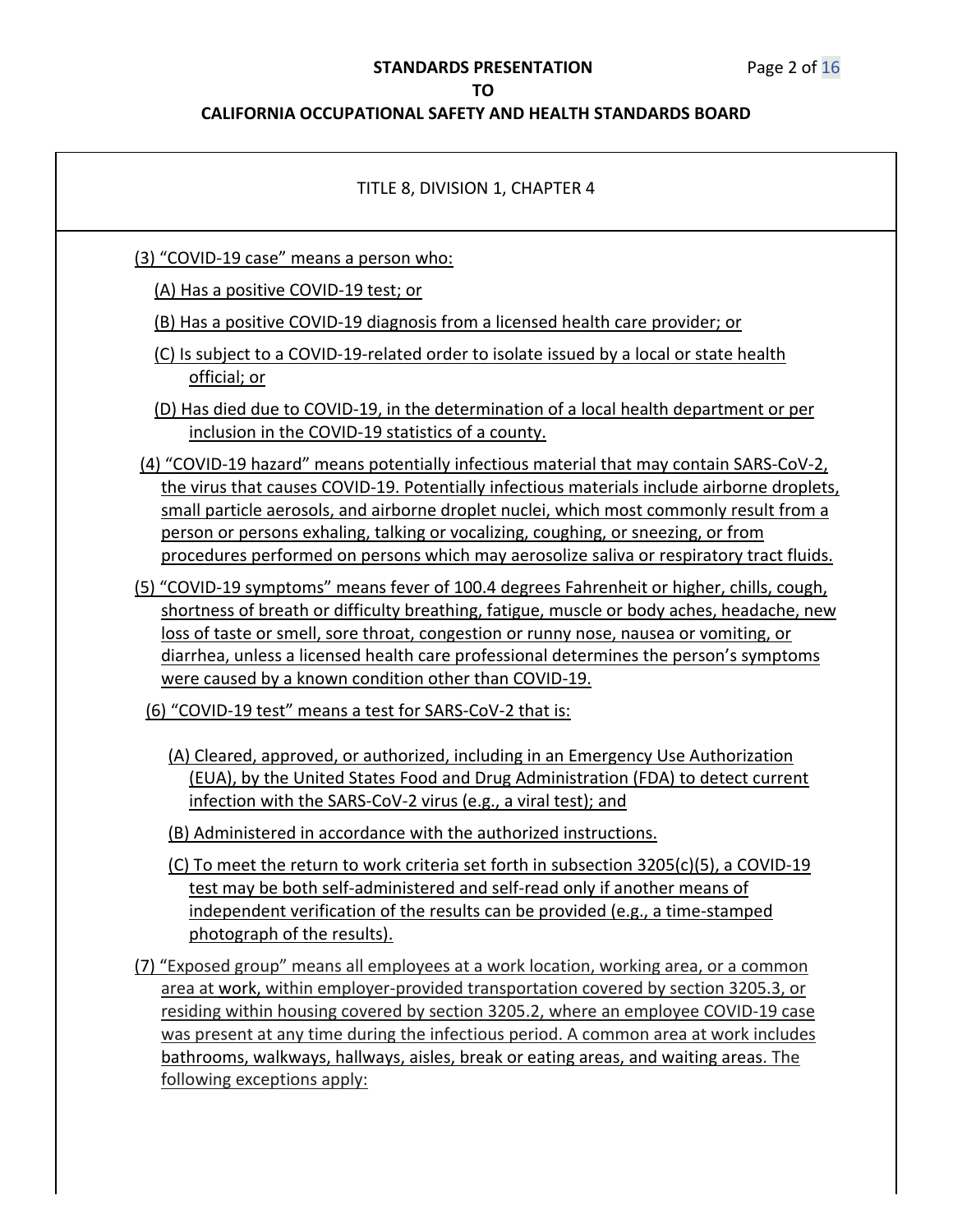| TITLE 8, DIVISION 1, CHAPTER 4                                                                                                                                                                                                                                                                                                                                                                                                                                                                                                                                                                                                                                                                                                                    |
|---------------------------------------------------------------------------------------------------------------------------------------------------------------------------------------------------------------------------------------------------------------------------------------------------------------------------------------------------------------------------------------------------------------------------------------------------------------------------------------------------------------------------------------------------------------------------------------------------------------------------------------------------------------------------------------------------------------------------------------------------|
| (A) For the purpose of determining the exposed group, a place where persons<br>momentarily pass through while everyone is wearing face coverings, without<br>congregating, is not a work location, working area, or a common area at work.                                                                                                                                                                                                                                                                                                                                                                                                                                                                                                        |
| (B) If the COVID-19 case was part of a distinct group of employees who are not present<br>at the workplace at the same time as other employees, for instance a work crew or<br>shift that does not overlap with another work crew or shift, only employees within<br>that distinct group are part of the exposed group.                                                                                                                                                                                                                                                                                                                                                                                                                           |
| (C) If the COVID-19 case visited a work location, working area, or a common area at<br>work for less than 15 minutes during the infectious period, and the COVID-19 case<br>was wearing a face covering during the entire visit, other people at the work location,<br>working area, or common area are not part of the exposed group.                                                                                                                                                                                                                                                                                                                                                                                                            |
| NOTE: An exposed group may include the employees of more than one employer. See<br>Labor Code sections 6303 and 6304.1.                                                                                                                                                                                                                                                                                                                                                                                                                                                                                                                                                                                                                           |
| (8) "Face covering" means a surgical mask, a medical procedure mask, a respirator worn<br>voluntarily, or a tightly woven fabric or non-woven material of at least two layers that<br>completely covers the nose and mouth and is secured to the head with ties, ear loops, or<br>elastic bands that go behind the head. If gaiters are worn, they shall have two layers of<br>fabric or be folded to make two layers. A face covering is a solid piece of material without<br>slits, visible holes, or punctures, and must fit snugly over the nose, mouth, and chin with<br>no large gaps on the outside of the face. A face covering does not include a scarf, ski<br>mask, balaclava, bandana, turtleneck, collar, or single layer of fabric. |
| This definition includes clear face coverings or cloth face coverings with a clear plastic<br>panel that otherwise meet this definition and which may be used to facilitate<br>communication with people who are deaf or hard-of-hearing or others who need to see a<br>speaker's mouth or facial expressions to understand speech or sign language<br><u>respectively.</u>                                                                                                                                                                                                                                                                                                                                                                       |
| (9) "Infectious period" means the following time period, unless otherwise defined by CDPH<br>regulation or order, in which case the CDPH definition shall apply:                                                                                                                                                                                                                                                                                                                                                                                                                                                                                                                                                                                  |
| (A) For COVID-19 cases who develop COVID-19 symptoms, from two days before the date<br>of symptom onset until:                                                                                                                                                                                                                                                                                                                                                                                                                                                                                                                                                                                                                                    |
| (1) Ten days have passed after symptoms first appeared, or through day five if testing<br>negative on day five or later; and                                                                                                                                                                                                                                                                                                                                                                                                                                                                                                                                                                                                                      |
| (2) Twenty-four hours have passed with no fever, without the use of fever-reducing<br>medications, and symptoms have improved.                                                                                                                                                                                                                                                                                                                                                                                                                                                                                                                                                                                                                    |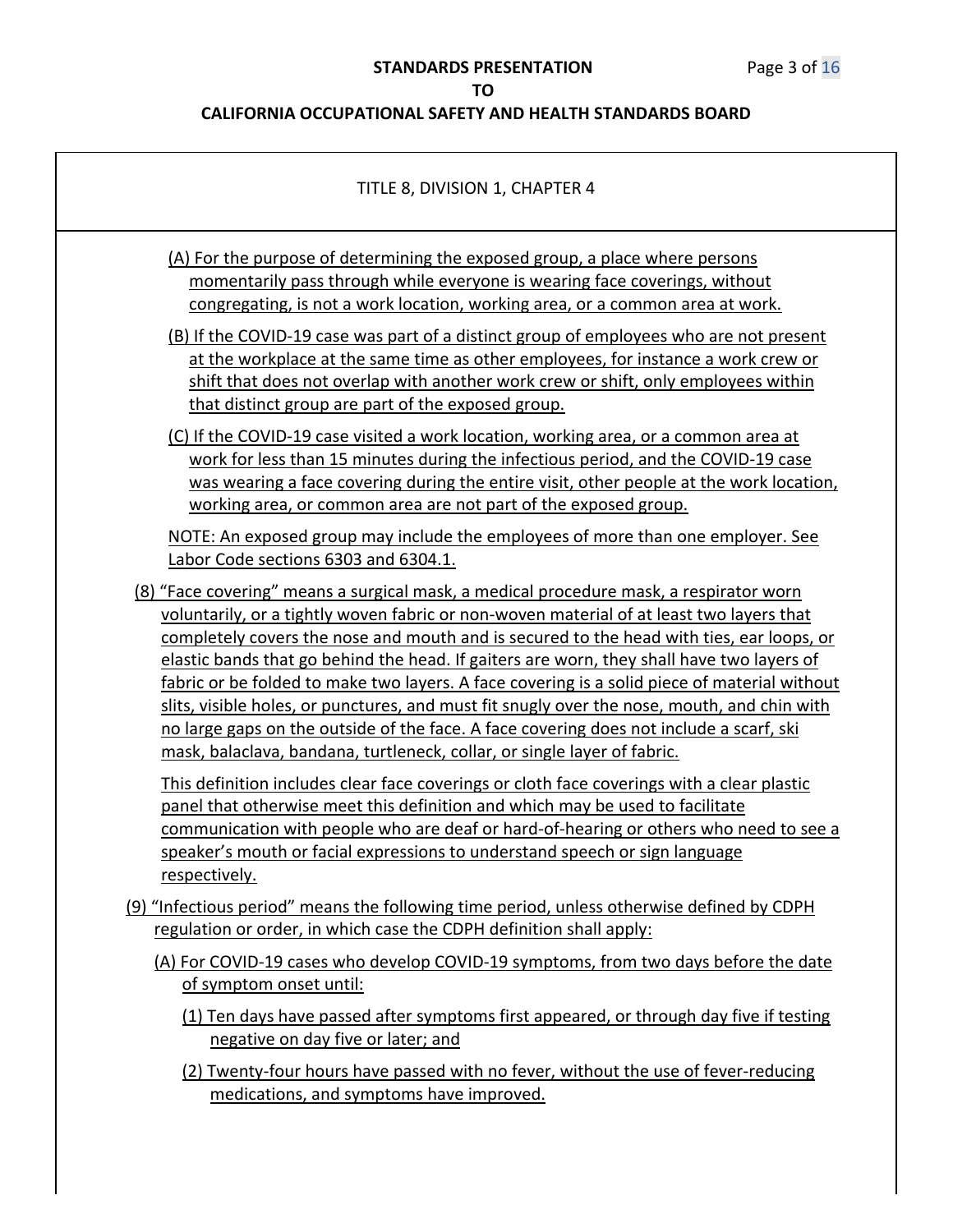| TITLE 8, DIVISION 1, CHAPTER 4                                                                                                                                                                                                                                                                                                                                                                                                                                                                                                |
|-------------------------------------------------------------------------------------------------------------------------------------------------------------------------------------------------------------------------------------------------------------------------------------------------------------------------------------------------------------------------------------------------------------------------------------------------------------------------------------------------------------------------------|
| (B) For COVID-19 cases who never develop COVID-19 symptoms, from two days before<br>the positive specimen collection date through 10 days (or through day five if testing<br>negative on day five or later) after the date on which the specimen for their first<br>positive test for COVID-19 was collected.                                                                                                                                                                                                                 |
| (10) "Respirator" means a respiratory protection device approved by the National Institute<br>for Occupational Safety and Health (NIOSH) to protect the wearer from particulate<br>matter, such as an N95 filtering facepiece respirator.                                                                                                                                                                                                                                                                                     |
| (11) "Returned case" means a COVID-19 case who was excluded from work but returned<br>pursuant to subsection 3205(c)(5)(A) and did not develop any COVID-19 symptoms after<br>returning. A person shall only be considered a returned case for 90 days after the initial<br>onset of COVID-19 symptoms or, if the person never developed COVID-19 symptoms,<br>for 90 days after the first positive test. If a period of other than 90 days is required by a<br>CDPH regulation or order, that period shall apply.            |
| (12) "Worksite," for the limited purposes of this section and section 3205.1, means the<br>building, store, facility, agricultural field, or other location where a COVID-19 case was<br>present during the infectious period. It does not apply to buildings, floors, or other<br>locations of the employer that a COVID-19 case did not enter.                                                                                                                                                                              |
| (c) Application of section 3203. COVID-19 is a workplace hazard and shall be addressed under<br>section 3203, which requires employers to establish, implement, and maintain an effective<br>Injury and Illness Prevention Program. The employer's COVID-19 procedures shall either be<br>addressed in the written Injury and Illness Prevention Program or maintained in a separate<br>document.                                                                                                                             |
| (1) An employee is potentially exposed to COVID-19 hazards when near other persons,<br>whether or not the employee is performing an assigned work task. The employer shall<br>treat all persons as potentially infectious, regardless of symptoms, vaccination status, or<br>negative COVID-19 test results. COVID-19 shall be considered a hazard specific to an<br>employee's job assignments and job duties if those assignments and/or duties bring the<br>employee near other persons.                                   |
| (2) When determining measures to prevent COVID-19 transmission and to identify and<br>correct COVID-19 hazards, employers shall review applicable orders and guidance related<br>to COVID-19 from the State of California and the local health department with<br>jurisdiction over the workplace and shall treat COVID-19 as an airborne infectious<br>disease. COVID-19 prevention controls include remote work, physical distancing,<br>reducing the density of people indoors, moving indoor tasks outdoors, implementing |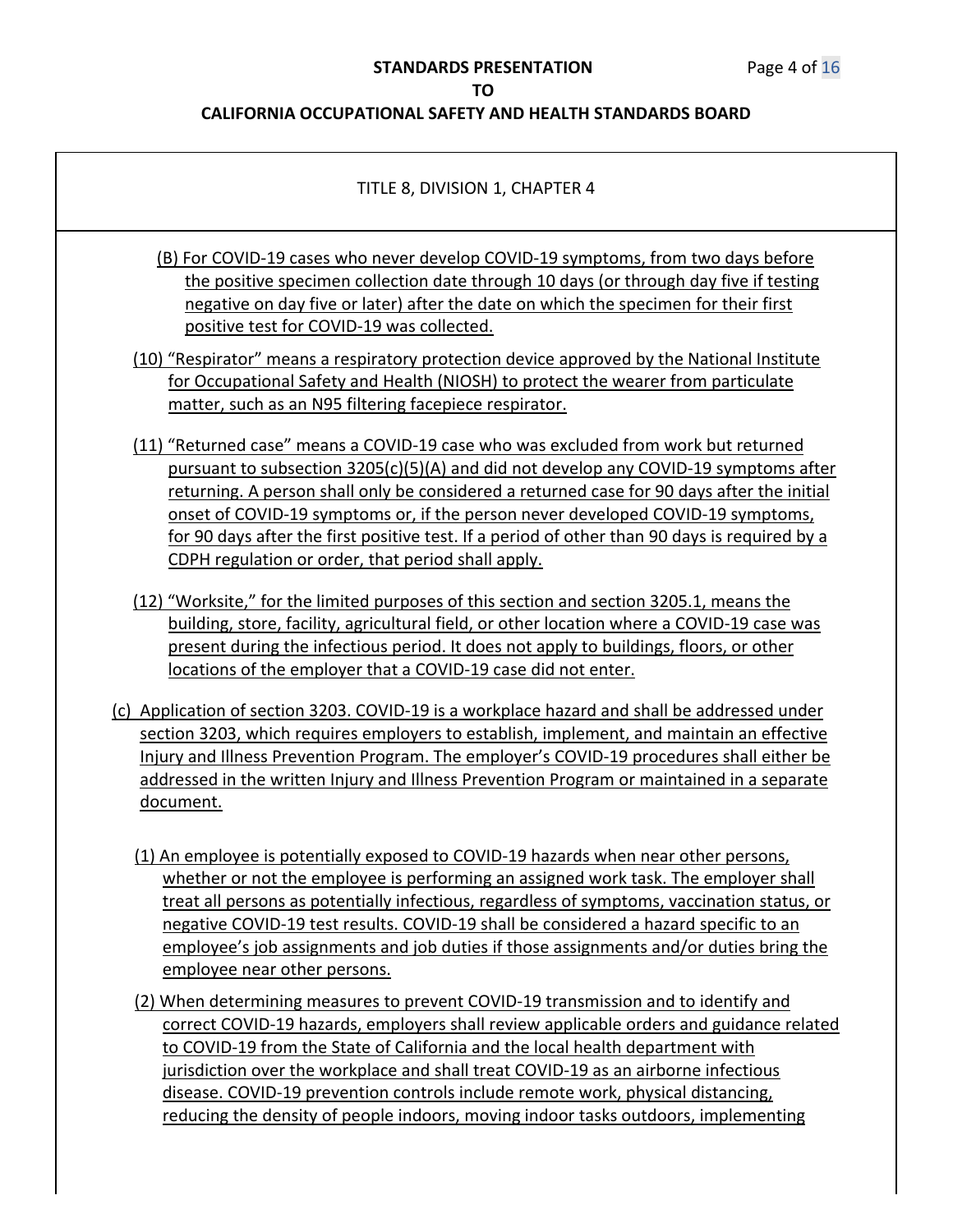# **STANDARDS PRESENTATION** Page 5 of 16

#### **TO**

| TITLE 8, DIVISION 1, CHAPTER 4                                                                                                                                                                                                                                                                                                                |
|-----------------------------------------------------------------------------------------------------------------------------------------------------------------------------------------------------------------------------------------------------------------------------------------------------------------------------------------------|
| separate shifts and/or break times, restricting access to the work area, and other<br>prevention measures, in addition to the requirements of this section.                                                                                                                                                                                   |
| (3) Employees shall receive training regarding COVID-19 in accordance with subsection<br>$3203(a)(7)$ .                                                                                                                                                                                                                                       |
| (4) The employer's procedure to investigate COVID-19 illness at the workplace, as required<br>by subsection 3203(a)(5), shall include the following:                                                                                                                                                                                          |
| (A) The employer shall determine the day and time a COVID-19 case was last present and,<br>to the extent possible, the date of the positive COVID-19 test(s) and/or diagnosis, and<br>the date the COVID-19 case first had one or more COVID-19 symptoms, if any were<br>experienced.                                                         |
| (B) The employer shall effectively identify and respond to persons with COVID-19<br>symptoms at the workplace. Employees shall be encouraged to report COVID-19<br>symptoms and to stay home when ill.                                                                                                                                        |
| (5) Employers shall have effective methods and/or procedures for responding to a COVID-19<br>case at the workplace, including the following:                                                                                                                                                                                                  |
| (A) Employers shall immediately exclude from the workplace all COVID-19 cases and<br>employees excluded under section 3205.1. The employer shall demonstrate it has met<br>the applicable requirements below:                                                                                                                                 |
| 1. COVID-19 cases who do not develop COVID-19 symptoms shall not return to work<br>during the infectious period;                                                                                                                                                                                                                              |
| 2. COVID-19 cases who develop COVID-19 symptoms shall not return to work during<br>the shorter of the following: the infectious period; or through 10 days after the<br>onset of symptoms and at least 24 hours have passed since a fever of 100.4 degrees<br>Fahrenheit or higher has resolved without the use of fever-reducing medication. |
| 3. Regardless of vaccination status, previous infection, or lack of COVID-19 symptoms,<br>a COVID-19 case shall wear a face covering in the workplace until 10 days have<br>passed since the date that COVID-19 symptoms began or, if the person did not have<br>COVID-19 symptoms, from the date of their first positive COVID-19 test.      |
| 4. The requirements in subsections $3205(c)(5)(A)1$ and $(c)(5)(A)2$ apply regardless of<br>whether an employee has previously been excluded or other precautions were<br>taken in response to an employee's close contact or membership in an exposed<br>group.                                                                              |
| (B) Employers shall review current CDPH guidance for persons who had close contacts,<br>including any guidance regarding quarantine or other measures to reduce                                                                                                                                                                               |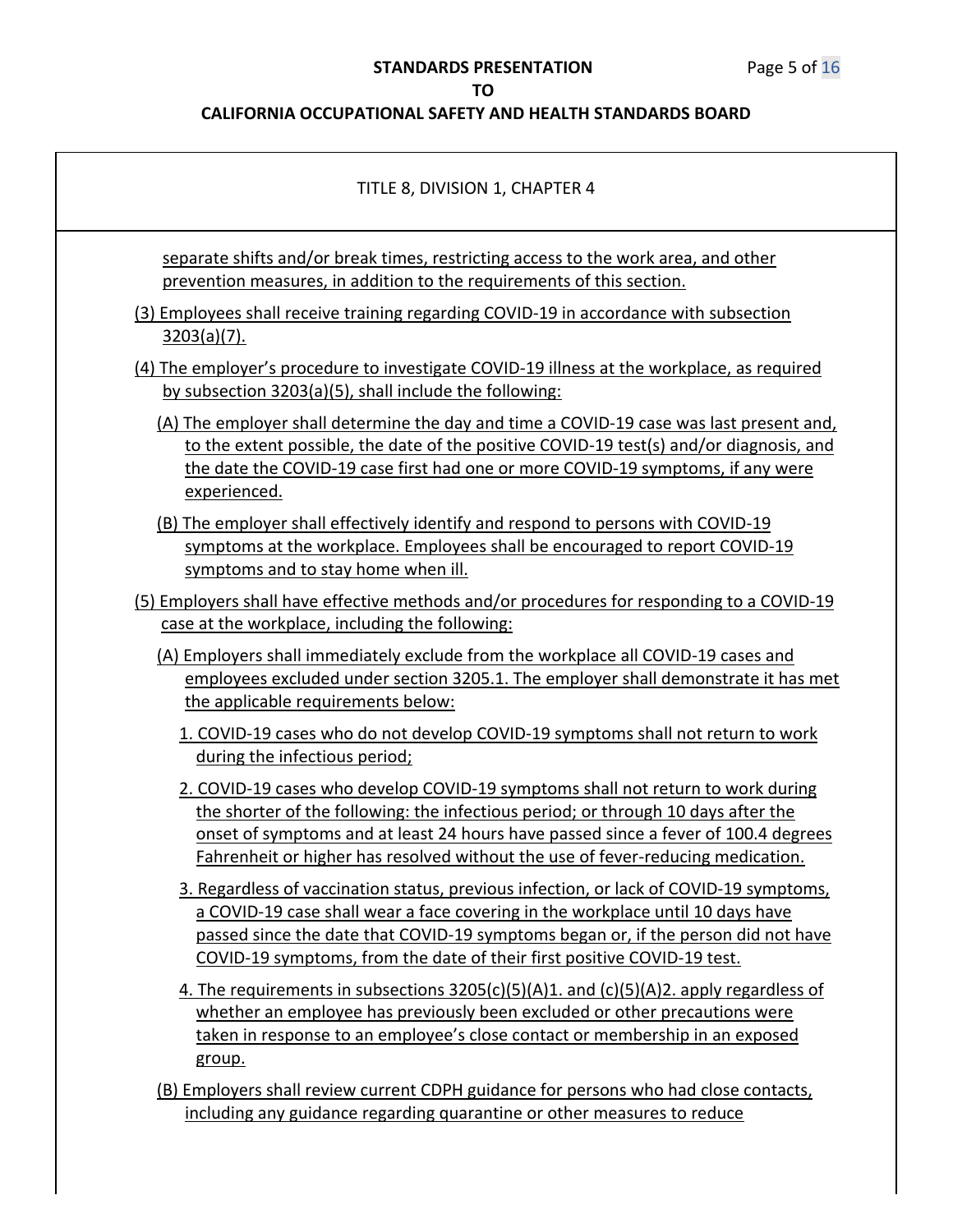| TITLE 8, DIVISION 1, CHAPTER 4                                                                                                                                                                                                                                                                                                                                                                                                                                                                                                                                                                      |
|-----------------------------------------------------------------------------------------------------------------------------------------------------------------------------------------------------------------------------------------------------------------------------------------------------------------------------------------------------------------------------------------------------------------------------------------------------------------------------------------------------------------------------------------------------------------------------------------------------|
| transmission. Employers shall develop, implement, and maintain effective policies to<br>prevent transmission of COVID-19 by persons who had close contacts.                                                                                                                                                                                                                                                                                                                                                                                                                                         |
| (C) If an order to isolate, quarantine, or exclude an employee is issued by a local or state<br>health official, the employee shall not return to work until the period of isolation or<br>quarantine is completed or the order is lifted.                                                                                                                                                                                                                                                                                                                                                          |
| (D) If no violations of local or state health official orders for isolation, quarantine, or<br>exclusion would result, the Division may, upon request, allow employees to return to<br>work on the basis that the removal of an employee would create undue risk to a<br>community's health and safety. In such cases, the employer shall develop, implement,<br>and maintain effective control measures to prevent transmission in the workplace<br>including providing isolation for the employee at the workplace and, if isolation is not<br>feasible, the use of respirators in the workplace. |
| (E) Upon excluding an employee from the workplace based on COVID-19 or a close<br>contact, the employer shall give the employee information regarding COVID-19-<br>related benefits to which the employee may be entitled under applicable federal,<br>state, or local laws. This includes any benefits available under legally mandated sick<br>leave, if applicable, workers' compensation law, local governmental requirements, the<br>employer's own leave policies, and leave guaranteed by contract.                                                                                          |
| (d) Testing of close contacts. Employers shall make COVID-19 tests available at no cost, during<br>paid time, to all employees of the employer who had a close contact in the workplace, with<br>the exception of returned cases as defined in subsection 3205(b)(11), and provide them<br>with the information on benefits described in subsection $3205(c)(5)(E)$ .                                                                                                                                                                                                                               |
| (e) Notice of COVID-19 cases.                                                                                                                                                                                                                                                                                                                                                                                                                                                                                                                                                                       |
| (1) The employer shall notify employees and independent contractors who had a close<br>contact, as well as any employer with an employee who had a close contact. The notice<br>shall be provided as soon as possible, and in no case longer than the time required to<br>ensure that the exclusion requirements of subsection 3205(c)(5)(A) are met.                                                                                                                                                                                                                                               |
| (2) When Labor Code section 6409.6(a) or any successor law is in effect, the employer shall<br>provide notice of a COVID-19 case, in a form readily understandable to employees, as<br>required by subsections (a)(1) and (a)(4) of that section. The notice shall be given to all                                                                                                                                                                                                                                                                                                                  |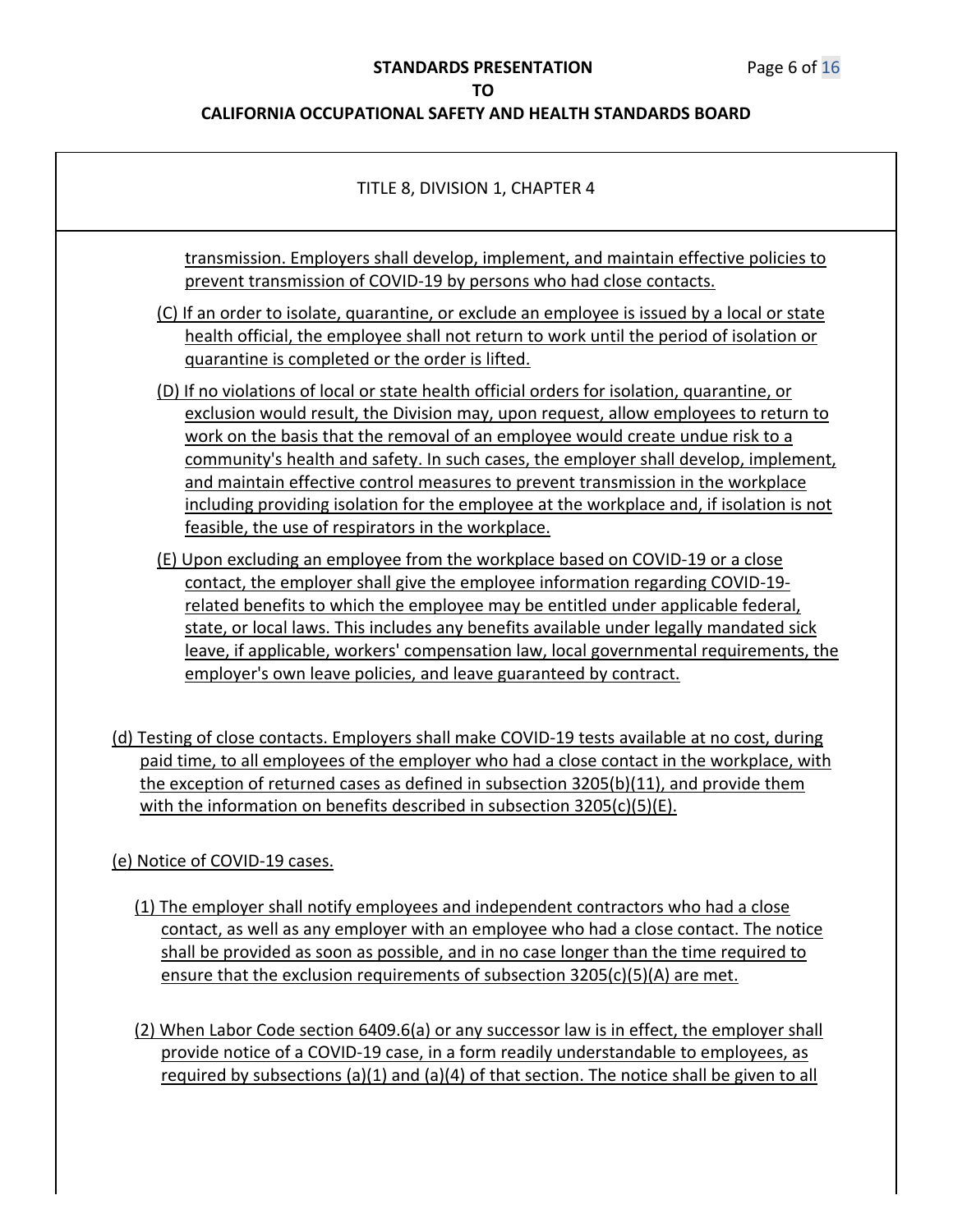# **STANDARDS PRESENTATION** Page 7 of 16

## **TO**

| TITLE 8, DIVISION 1, CHAPTER 4                                                                                                                                                                                                                                                                                                                                                                                                                                                                                                              |
|---------------------------------------------------------------------------------------------------------------------------------------------------------------------------------------------------------------------------------------------------------------------------------------------------------------------------------------------------------------------------------------------------------------------------------------------------------------------------------------------------------------------------------------------|
| employees, employers, and independent contractors at the worksite during the<br>infectious period.                                                                                                                                                                                                                                                                                                                                                                                                                                          |
| (3) When Labor Code section 6409.6(a) or any successor law is in effect, the employer shall<br>provide the notice required by Labor Code section $6409.6(a)(2)$ and (c) to the authorized<br>representative, if any, of the COVID-19 case and of any employee who had a close<br>contact. The employer shall also provide the notice required by Labor Code section<br>$6409.6(a)(4)$ to the authorized representative, if any, of all employees on the premises at<br>the same worksite as the COVID-19 case within the infectious period. |
| (f) Face coverings.                                                                                                                                                                                                                                                                                                                                                                                                                                                                                                                         |
| (1) Employers shall provide face coverings and ensure they are worn by employees when<br>required by a CDPH regulation or order. When a CDPH regulation or order requires face<br>coverings indoors, that includes spaces within vehicles. Face coverings shall be clean,<br>undamaged, and worn over the nose and mouth.                                                                                                                                                                                                                   |
| (2) When employees are required to wear face coverings under this section or sections<br>3205.1 through 3205.3, the following exceptions apply:                                                                                                                                                                                                                                                                                                                                                                                             |
| (A) When an employee is alone in a room or vehicle.                                                                                                                                                                                                                                                                                                                                                                                                                                                                                         |
| (B) While eating or drinking at the workplace, provided employees are at least six feet<br>apart and, if indoors, the supply of outside or filtered air has been maximized to the<br>extent feasible.                                                                                                                                                                                                                                                                                                                                       |
| (C) While employees are wearing respirators required by the employer and used in<br>compliance with section 5144.                                                                                                                                                                                                                                                                                                                                                                                                                           |
| (D) Employees who cannot wear face coverings due to a medical or mental health<br>condition or disability, or who are hearing-impaired or communicating with a hearing-<br>impaired person. Such employees shall wear an effective non-restrictive alternative,<br>such as a face shield with a drape on the bottom, if the condition or disability permits<br><u>it.</u>                                                                                                                                                                   |
| (E) During specific tasks which cannot feasibly be performed with a face covering. This<br>exception is limited to the time period in which such tasks are actually being<br>performed.                                                                                                                                                                                                                                                                                                                                                     |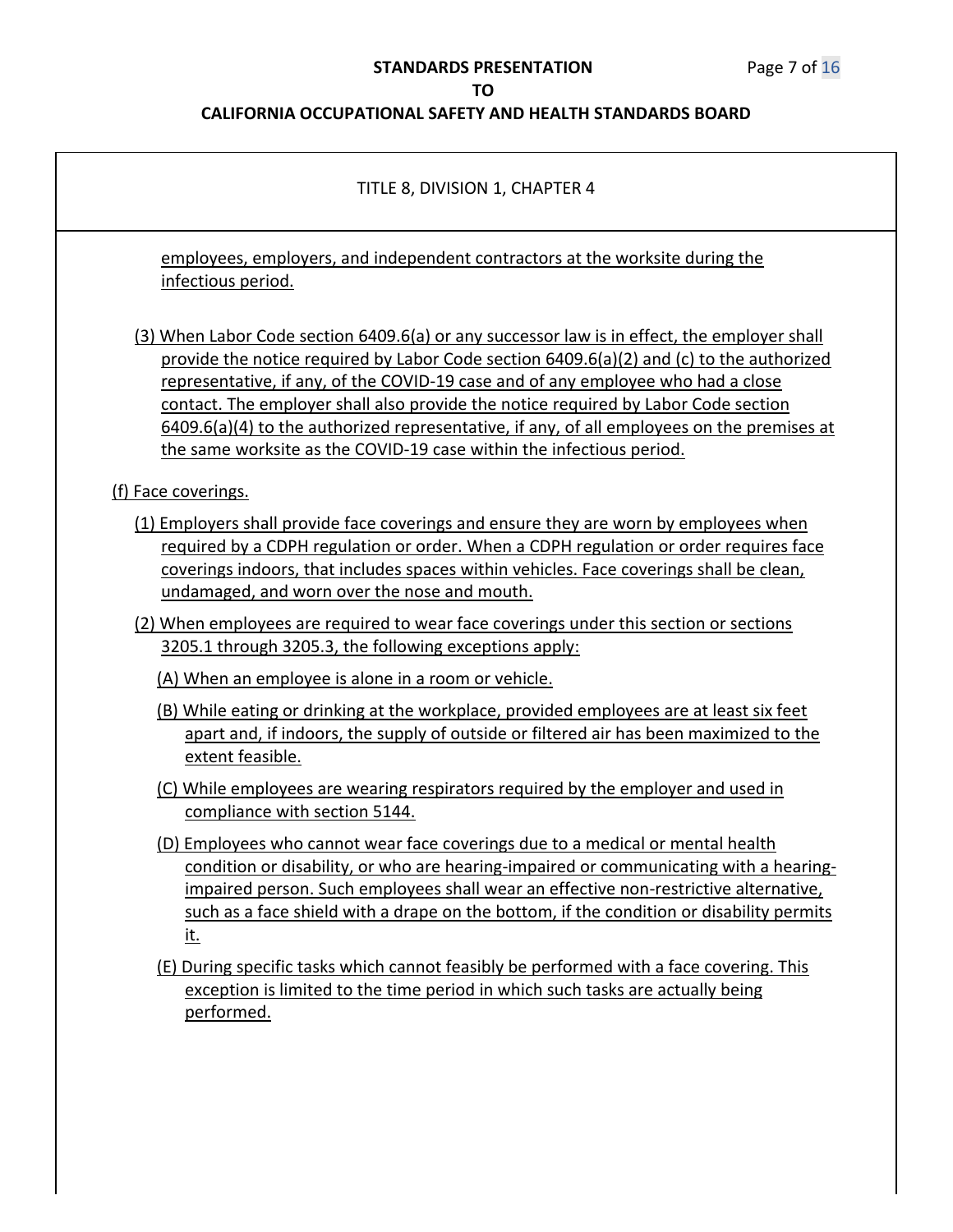#### **CALIFORNIA OCCUPATIONAL SAFETY AND HEALTH STANDARDS BOARD**

#### TITLE 8, DIVISION 1, CHAPTER 4

(3) If an employee is not wearing a face covering pursuant to the exceptions in subsections  $3205(f)(2)(D)$  and  $(f)(2)(E)$  the employer shall assess COVID-19 hazards and take action as necessary based on subsection 3205(c) and on section 3203.

(4) No employer shall prevent any employee from wearing a face covering, including a respirator, when not required by this section, unless it would create a safety hazard.

(g) Respirators. Upon request, employers shall provide respirators for voluntary use in compliance with subsection 5144(c)(2) to all employees who are working indoors or in vehicles with more than one person. Whenever an employer makes respirators for voluntary use available, the employer shall encourage their use and shall ensure that employees are provided with a respirator of the correct size and that employees are trained how to properly wear the respirator provided; how to perform a user seal check according to the manufacturer's instructions each time a respirator is worn; and the fact that facial hair interferes with a seal.

#### (h) Ventilation.

- (1) For indoor workplaces, employers shall review CDPH and the Division guidance regarding ventilation, including "Interim Guidance for Ventilation, Filtration, and Air Quality in Indoor Environments," evaluate whether current ventilation is adequate to reduce the risk of transmission if a COVID-19 case enters the workplace, and where it is not adequate, implement changes as necessary. In addition to using other methods, the employer may take one or more of the following actions to improve ventilation:
	- (A) Maximize the supply of outside air to the extent feasible, except when the United States Environmental Protection Agency (EPA) Air Quality Index is greater than 100 for any pollutant or if opening windows or maximizing outdoor air by other means would cause a hazard to employees, for instance from excessive heat or cold.
	- (B) In buildings and structures with mechanical ventilation, filter circulated air through filters at least as protective as Minimum Efficiency Reporting Value (MERV) 13, or the highest level of filtration efficiency compatible with the existing mechanical ventilation system.
	- (C) Use High Efficiency Particulate Air (HEPA) filtration units in accordance with manufacturers' recommendations in indoor areas occupied by employees for extended periods, where ventilation is inadequate to reduce the risk of COVID-19 transmission.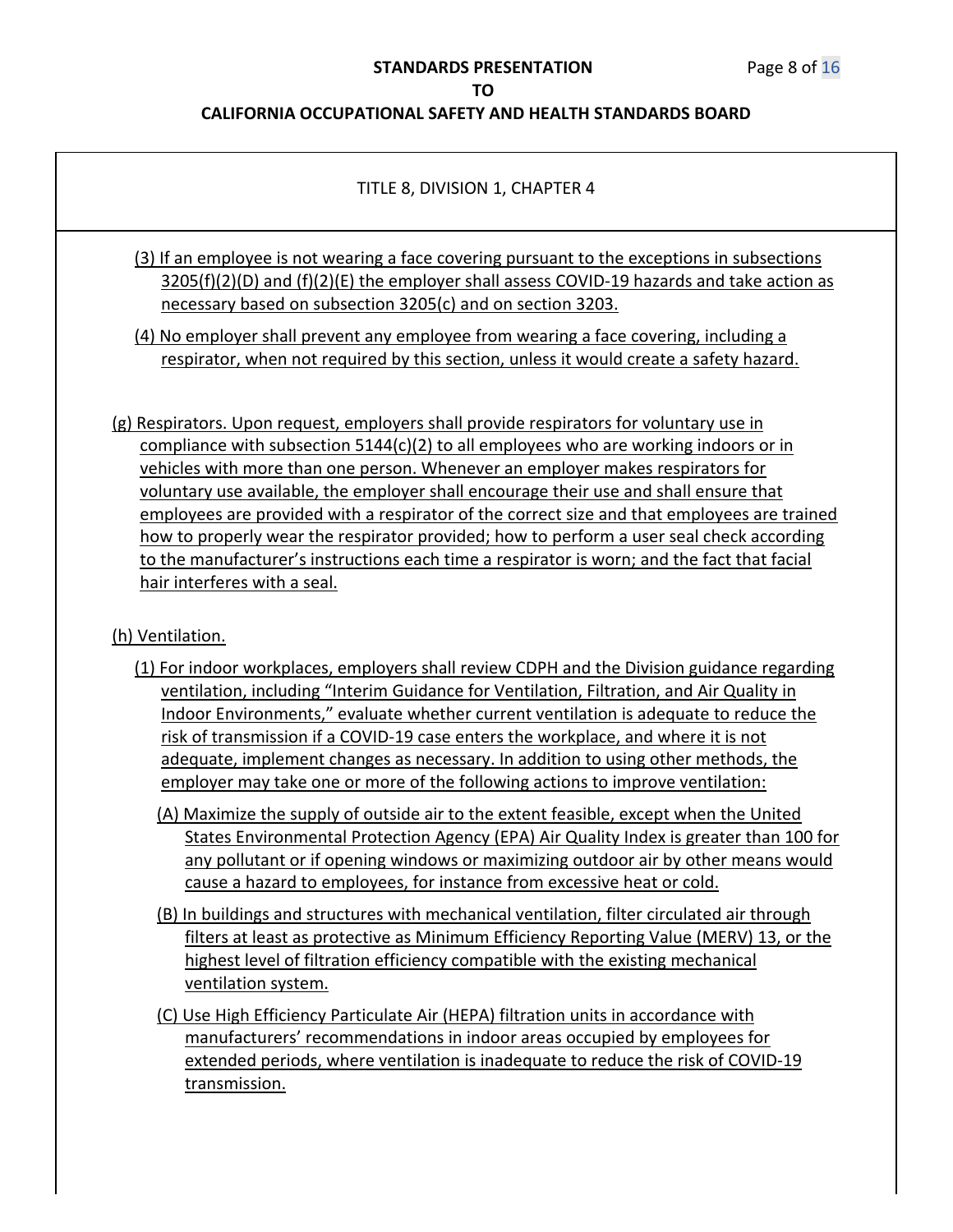# **STANDARDS PRESENTATION** Page 9 of 16

#### **TO**

| TITLE 8, DIVISION 1, CHAPTER 4                                                                                                                                                                                                                                                                                                                                                                                                                                                 |
|--------------------------------------------------------------------------------------------------------------------------------------------------------------------------------------------------------------------------------------------------------------------------------------------------------------------------------------------------------------------------------------------------------------------------------------------------------------------------------|
| (2) Employers subject to section 5142 or 5143 shall review and comply with those sections,<br>as applicable.                                                                                                                                                                                                                                                                                                                                                                   |
| NOTE: Section 5142 requires heating, ventilating, and air conditioning (HVAC) systems to be<br>operated continuously during working hours, with limited exceptions.                                                                                                                                                                                                                                                                                                            |
| (3) In vehicles, employers shall maximize the supply of outside air to the extent feasible,<br>except when doing so would cause a hazard to employees or expose them to inclement<br>weather.                                                                                                                                                                                                                                                                                  |
| (4) A place of employment subject to section 3205.1 after [OAL insert effective date of this<br>section] shall continue to comply with the ventilation requirements of subsection<br>3205.1(f) even after the outbreak has passed and section 3205.1 is no longer applicable.                                                                                                                                                                                                  |
| (i) Aerosolizing procedures. For employees in work settings that are exempt from section 5199<br>in accordance with the conditions in subsections $5199(a)(2)(A)$ or $(a)(2)(B)$ , who are exposed<br>to procedures that may aerosolize potentially infectious material such as saliva or<br>respiratory tract fluids, employers shall evaluate the need for respiratory protection to<br>prevent COVID-19 transmission under section 5144 and shall comply with that section. |
| NOTE: Examples of work covered by subsection 3205(i) include, but are not limited to, certain<br>dental procedures and outpatient medical specialties not covered by section 5199.                                                                                                                                                                                                                                                                                             |
| (i) Reporting and recordkeeping.<br>(1) The employer shall report information about COVID-19 cases and outbreaks at the<br>worksite to the local health department whenever required by law, and shall provide any<br>related information requested by the local health department. The employer shall report<br>all information to the local health department as required by Labor Code section 6409.6.                                                                      |
| NOTE: In some circumstances, cases may constitute a COVID-19 outbreak as defined by<br>Labor Code section 6409.6 even when they do not trigger the application of title 8, section                                                                                                                                                                                                                                                                                             |
| 3205.1.                                                                                                                                                                                                                                                                                                                                                                                                                                                                        |
| (2) The employer shall keep a record of and track all COVID-19 cases with the employee's<br>name, contact information, occupation, location where the employee worked, the date<br>of the last day at the workplace, and the date of the positive COVID-19 test and/or<br>COVID-19 diagnosis. The employer shall also keep a record of persons who had a close<br>contact, including their names, contact information, and the date upon which they were                       |
|                                                                                                                                                                                                                                                                                                                                                                                                                                                                                |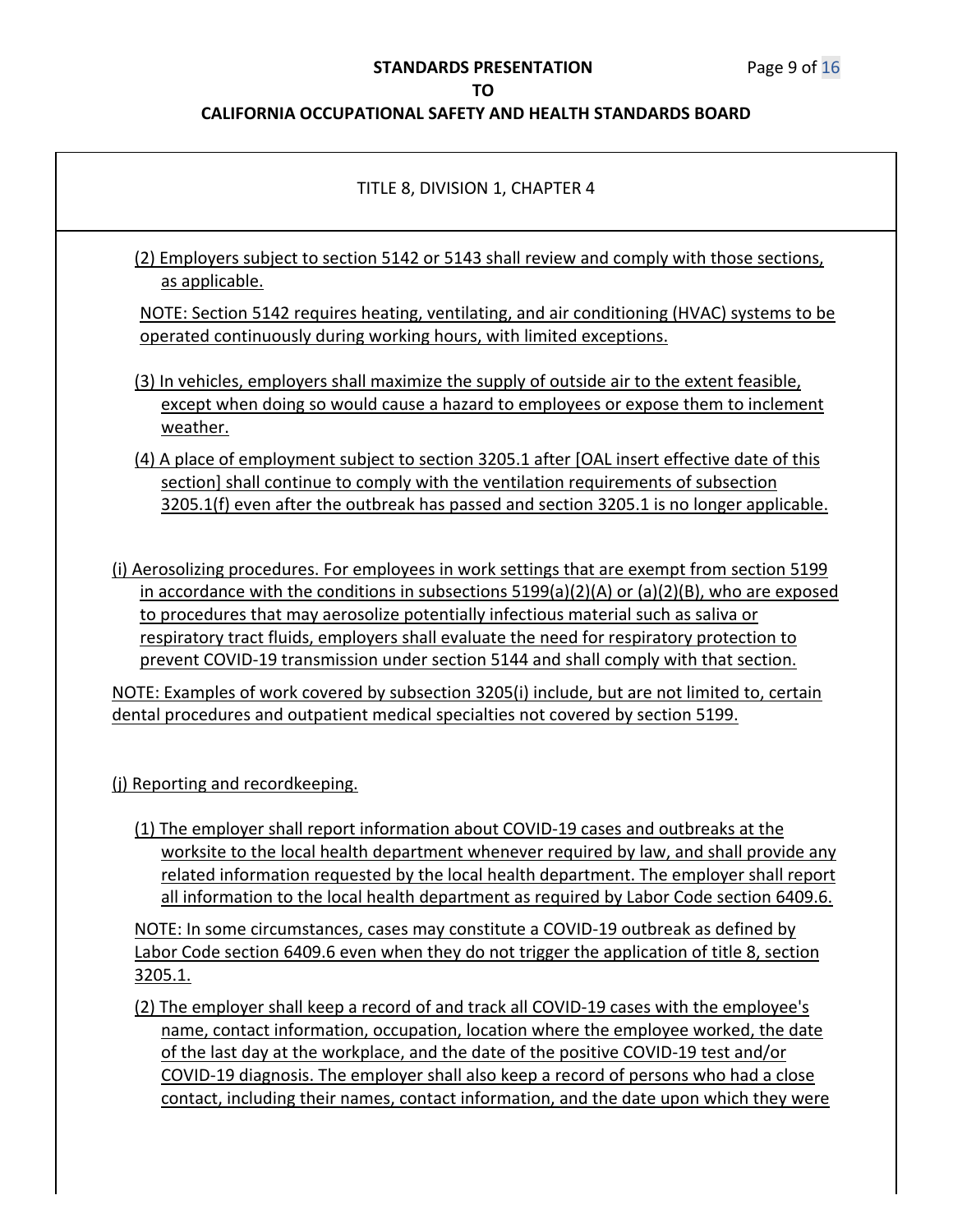#### **STANDARDS PRESENTATION** Page 10 of 16

#### **TO**

#### **CALIFORNIA OCCUPATIONAL SAFETY AND HEALTH STANDARDS BOARD**

#### TITLE 8, DIVISION 1, CHAPTER 4

provided notice of the close contact. These records shall be retained for two years beyond the period in which the record is necessary to meet the requirements of this section or sections 3205.1 through 3205.3.

(3) Employers shall retain the notices required by subsection 3205(e) in accordance with Labor Code section 6409.6(k) or any successor law.

- (4) Personal identifying information of COVID-19 cases or persons with COVID-19 symptoms, and any employee medical records required by this section or by sections 3205.1 through 3205.3, shall be kept confidential unless disclosure is required or permitted by law. Unredacted information on COVID-19 cases shall be provided to the local health department with jurisdiction over the workplace, CDPH, the Division, and NIOSH immediately upon request, and when required by law.
- (k) Orders. Pursuant to title 8, section 332.3, the Division may require an employer to take additional actions to protect employees against COVID-19 hazards through the issuance of an Order to Take Special Action.

Note: Authority cited: Section 142.3, Labor Code. Reference: Sections 142.3, 144.6, and 6409.6, Labor Code.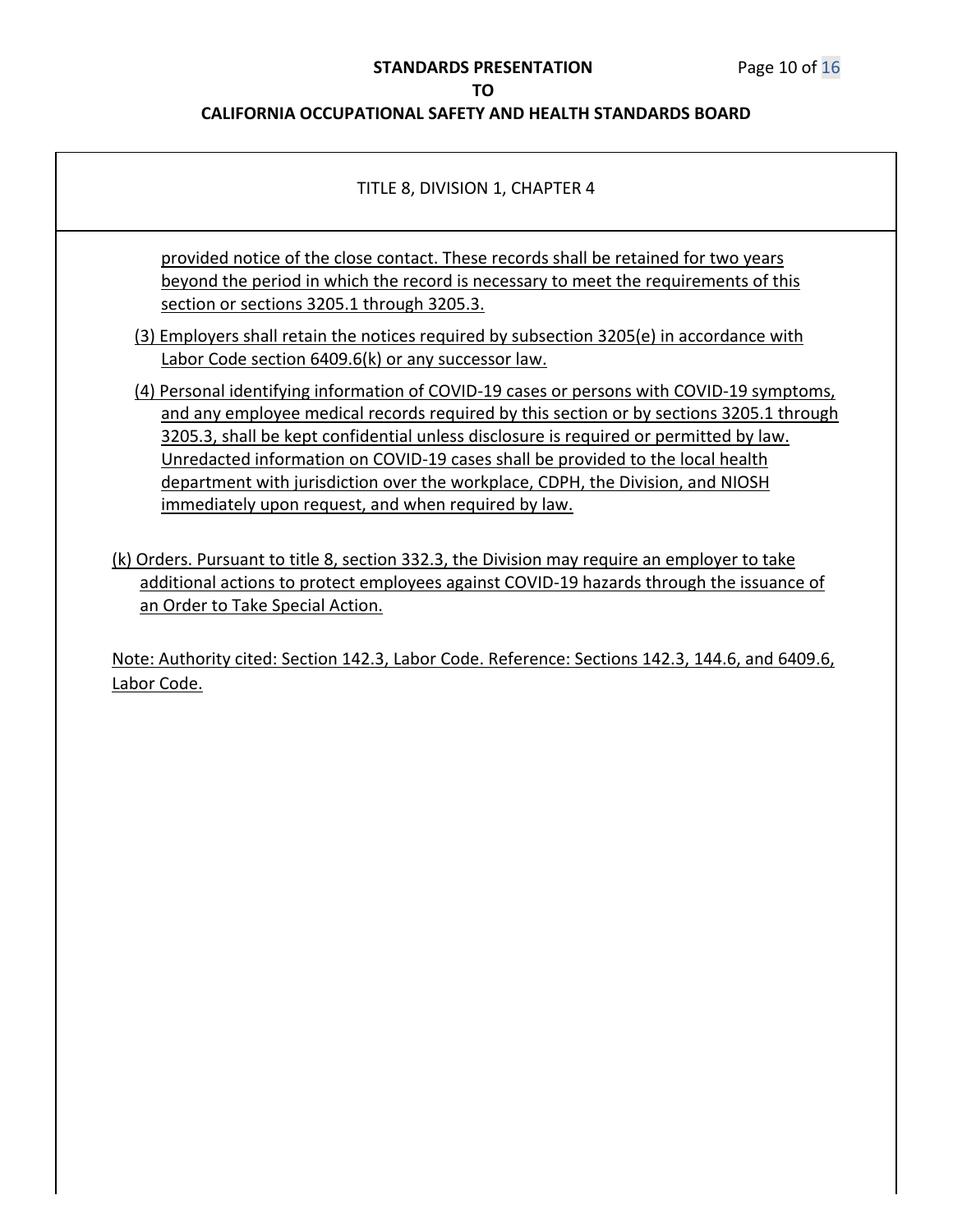#### **STANDARDS PRESENTATION** Page 11 of 16

#### **TO**

#### **CALIFORNIA OCCUPATIONAL SAFETY AND HEALTH STANDARDS BOARD**

# TITLE 8, DIVISION 1, CHAPTER 4 Adopt Section 3205.1 to read: § 3205.1. COVID-19 Outbreaks. (a) Scope. This section applies until [OAL insert date two years after effective date]. (1) This section applies to a workplace covered by section 3205 if three or more employee COVID-19 cases within an exposed group, as defined by subsection 3205(b)(7), visited the worksite during their infectious period at any time during a 14-day period, unless a California Department of Public Health (CDPH) regulation or order defines outbreak using a different number of COVID-19 cases and/or a different time period, in which case this section applies when the number of cases at the worksite constitutes an outbreak under CDPH's definition. (2) This section shall apply until there are no new COVID-19 cases detected in the exposed group for a 14-day period. (b) COVID-19 testing. (1) Immediately upon being covered by this section, the employer shall make COVID-19 testing available at no cost to its employees within the exposed group, regardless of vaccination status, during employees' paid time, except for returned cases and employees who were not present at the workplace during the relevant 14-day period(s) under subsection 3205.1(a). (2) Employer shall then make testing available on a weekly basis to all employees in the exposed group who remain at the workplace. (3) Employees who had close contacts shall have a negative COVID-19 test taken within three to five days after the close contact or shall be excluded and follow the return to work requirements of subsection 3205(c)(5) starting from the date of the last known close contact. (c) Face coverings. Employees in the exposed group, regardless of vaccination status, shall wear face coverings when indoors, or when outdoors and less than six feet from another person, unless one of the exceptions in subsection 3205(f)(2) applies. (d) Respirators. Employers shall notify employees of their right to request and receive a respirator for voluntary use under subsection 3205(g). (e) COVID-19 investigation, review, and hazard correction. The employer shall immediately perform a review of potentially relevant COVID-19 policies, procedures, and controls and implement changes as needed to prevent further spread of COVID-19. The investigation, review, and changes shall be documented and shall include: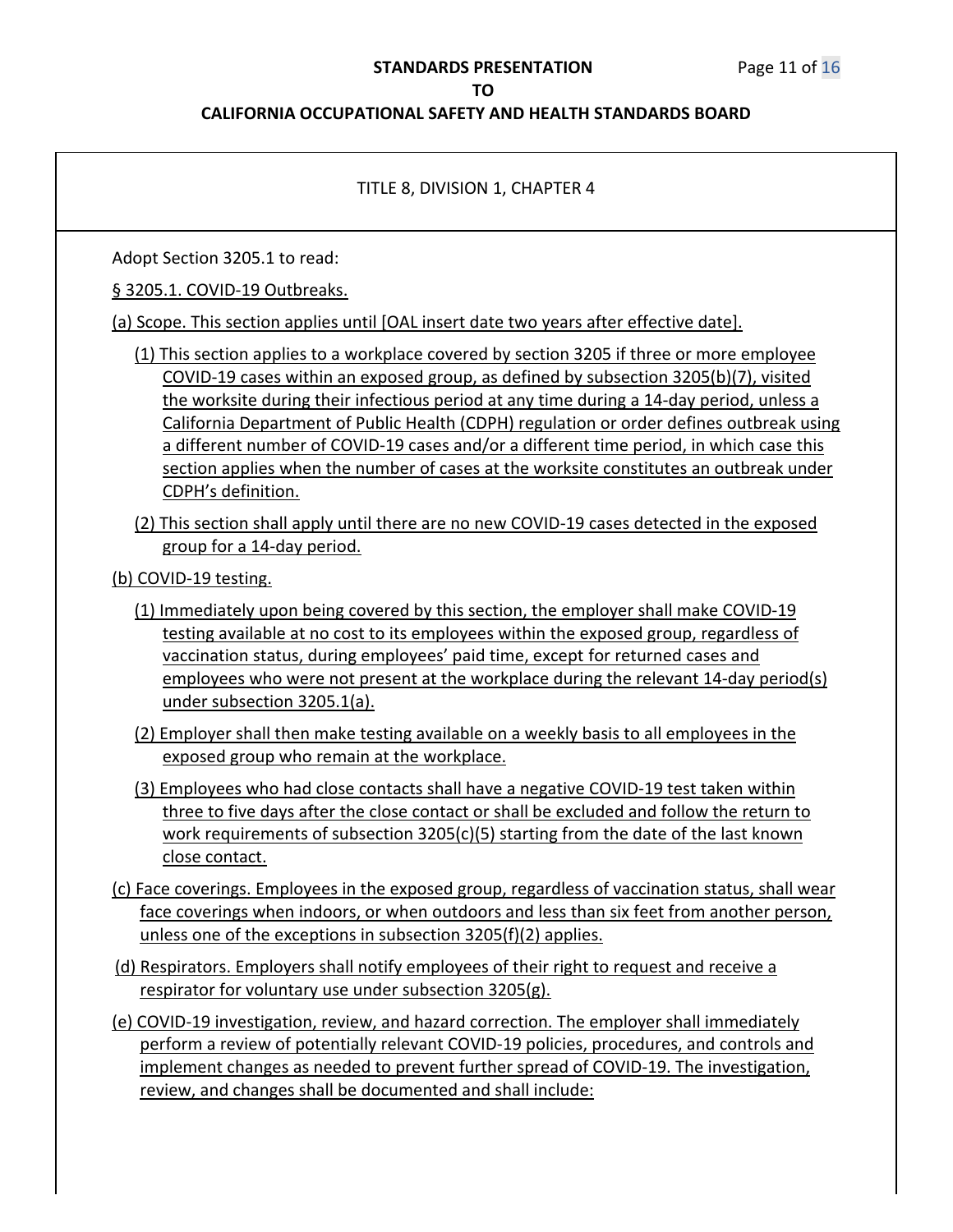| TITLE 8, DIVISION 1, CHAPTER 4                                                                                                                                                                                                                                                                                                                                                                                                                                                                                                                                                                                                                                                                                                                                                                                                                                                                                                                                                                                                                                                                                                                                      |
|---------------------------------------------------------------------------------------------------------------------------------------------------------------------------------------------------------------------------------------------------------------------------------------------------------------------------------------------------------------------------------------------------------------------------------------------------------------------------------------------------------------------------------------------------------------------------------------------------------------------------------------------------------------------------------------------------------------------------------------------------------------------------------------------------------------------------------------------------------------------------------------------------------------------------------------------------------------------------------------------------------------------------------------------------------------------------------------------------------------------------------------------------------------------|
| (1) Investigation of new or unabated COVID-19 hazards including the employer's leave<br>policies and practices and whether employees are discouraged from remaining home<br>when sick; the employer's COVID-19 testing policies; insufficient supply of outdoor air to<br>indoor workplaces; insufficient air filtration; and insufficient physical distancing.<br>(2) The review shall be updated every 30 days that this section continues to apply, in                                                                                                                                                                                                                                                                                                                                                                                                                                                                                                                                                                                                                                                                                                           |
| response to new information or to new or previously unrecognized COVID-19 hazards, or<br>when otherwise necessary.                                                                                                                                                                                                                                                                                                                                                                                                                                                                                                                                                                                                                                                                                                                                                                                                                                                                                                                                                                                                                                                  |
| (3) Any changes implemented to reduce the transmission of COVID-19 based on the<br>investigation and review, which may include: moving indoor tasks outdoors or having<br>them performed remotely; increasing the outdoor air supply when work is done indoors;<br>improving air filtration; increasing physical distancing to the extent feasible; requiring<br>respiratory protection in compliance with section 5144; and other applicable controls.<br>(f) Ventilation. In buildings or structures with mechanical ventilation, employers shall filter<br>recirculated air with Minimum Efficiency Reporting Value (MERV-13) or higher efficiency<br>filters if compatible with the ventilation system. If MERV-13 or higher filters are not<br>compatible with the ventilation system, employers shall use filters with the highest<br>compatible filtering efficiency. The employer shall use High Efficiency Particulate Air (HEPA)<br>air filtration units in accordance with manufacturers' recommendations in indoor areas<br>occupied by employees for extended periods, where ventilation is inadequate to reduce the<br>risk of COVID-19 transmission. |
| (g) Major outbreaks. If 20 or more employee COVID-19 cases in an exposed group, as defined<br>by subsection 3205(b)(7), visited the worksite during their infectious period within a 30-day<br>period, the employer shall do the following while section 3205.1 applies:                                                                                                                                                                                                                                                                                                                                                                                                                                                                                                                                                                                                                                                                                                                                                                                                                                                                                            |
| (1) The COVID-19 testing described in subsection 3205.1(b) shall be required of all<br>employees in the exposed group, regardless of vaccination status, twice a week or more<br>frequently if recommended by the local health department with jurisdiction over the                                                                                                                                                                                                                                                                                                                                                                                                                                                                                                                                                                                                                                                                                                                                                                                                                                                                                                |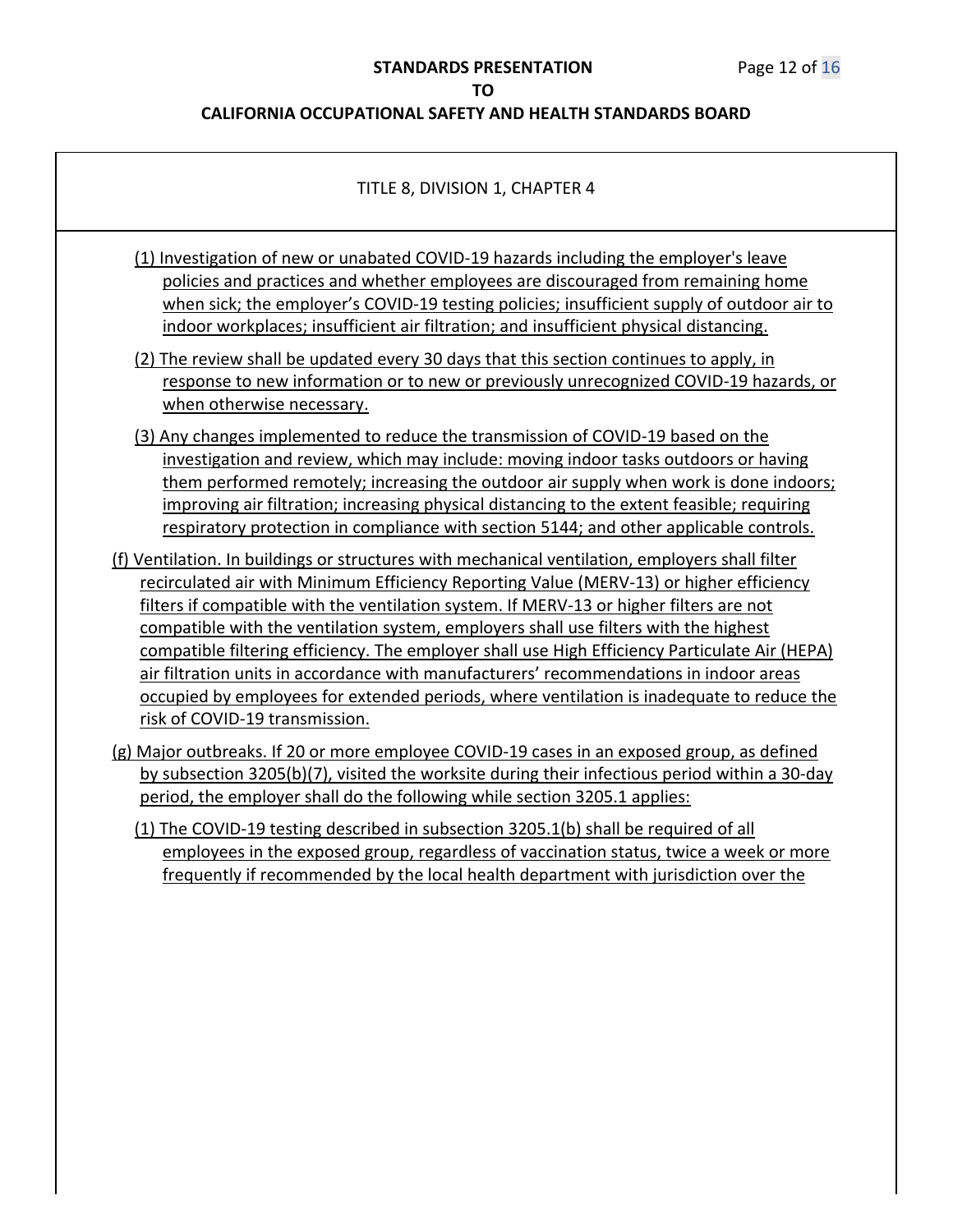# **STANDARDS PRESENTATION** Page 13 of 16

#### **TO**

# **CALIFORNIA OCCUPATIONAL SAFETY AND HEALTH STANDARDS BOARD**

| TITLE 8, DIVISION 1, CHAPTER 4                                                                                                                                                                                                                                                    |
|-----------------------------------------------------------------------------------------------------------------------------------------------------------------------------------------------------------------------------------------------------------------------------------|
| workplace. Employees in the exposed group shall be tested or shall be excluded and<br><u>follow the return to work requirements of subsection 3205(c)(5).</u>                                                                                                                     |
| (2) The employer shall report the outbreak to the Division. This subsection does not limit the<br>employer's obligation to report employee deaths, serious injuries, or serious illnesses<br>when required by subsection 342(a).                                                  |
| (3) The employer shall provide respirators for voluntary use in compliance with subsection<br>$5144(c)(2)$ to employees in the exposed group, shall encourage their use, and shall train<br>employees provided respirators for voluntary use, as set forth in subsection 3205(g). |
| (4) Any employees in the exposed group who are not wearing respirators required by the<br>employer and used in compliance with section 5144 shall be separated from other<br>persons by at least six feet, except where an employer can demonstrate that at least six             |
| feet of separation is not feasible, and except for momentary exposure while persons are<br>in movement. Methods of physical distancing include: telework or other remote work<br>arrangements; reducing the number of persons in an area at one time, including visitors;         |
| visual cues such as signs and floor markings to indicate where employees and others<br>should be located or their direction and path of travel; staggered arrival, departure,<br>work, and break times; and adjusted work processes or procedures, such as reducing               |
| production speed, to allow greater distance between employees. When it is not feasible<br>to maintain a distance of at least six feet, individuals shall be as far apart as feasible.                                                                                             |

Note: Authority cited: Section 142.3, Labor Code. Reference: Sections 142.3 and 144.6, Labor Code.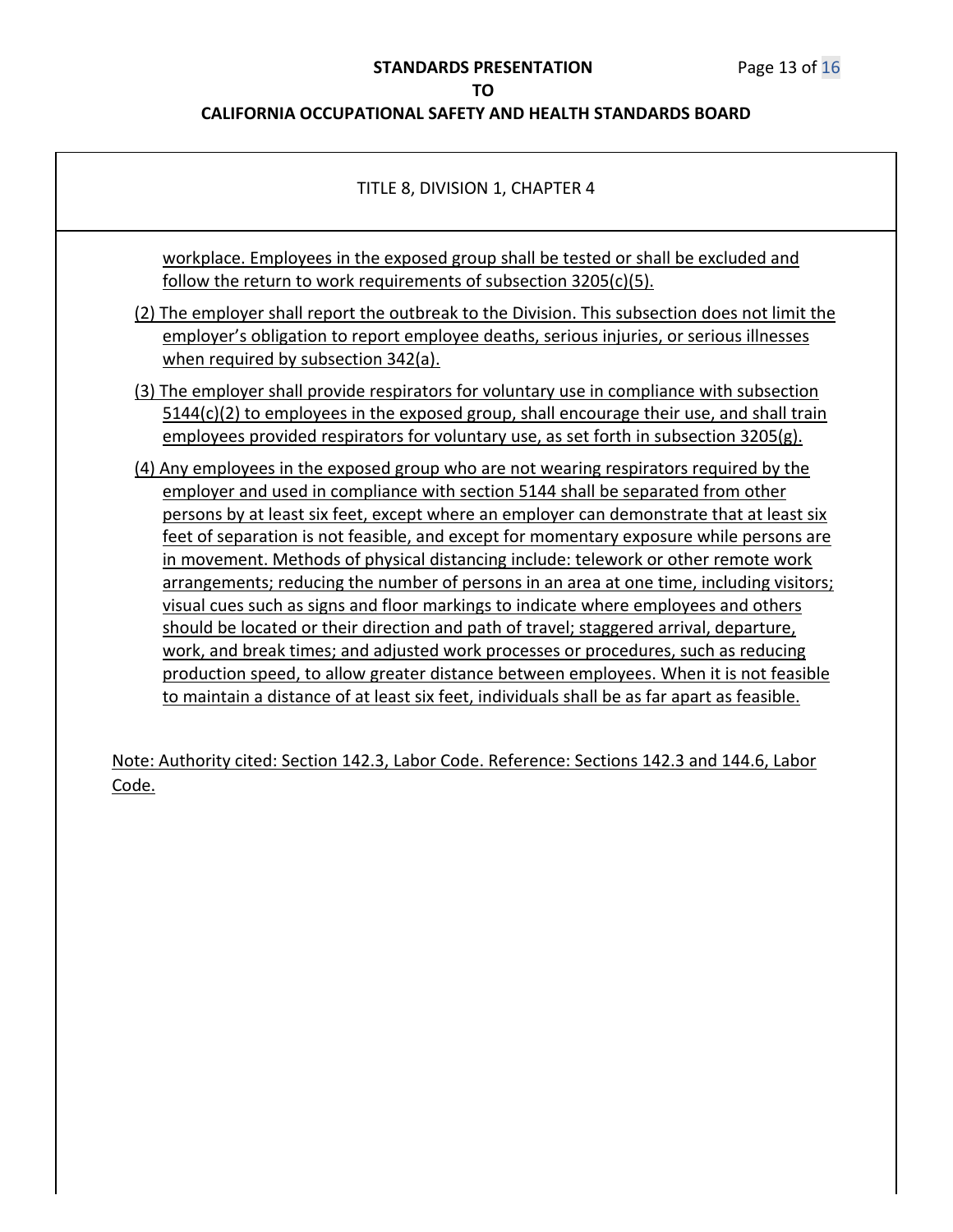#### **STANDARDS PRESENTATION** Page 14 of 16

**TO**

#### **CALIFORNIA OCCUPATIONAL SAFETY AND HEALTH STANDARDS BOARD**

#### TITLE 8, DIVISION 1, CHAPTER 4

Adopt Section 3205.2 to read:

§ 3205.2. COVID-19 Prevention in Employer-Provided Housing.

(a) Scope. Until [OAL to insert date two years after effective date], this section applies to employer-provided housing. Employer-provided housing is any place or area of land, any portion of any housing accommodation, or property upon which a housing accommodation is located, consisting of: living quarters, dwelling, boardinghouse, tent, bunkhouse, maintenance-of-way car, mobile home, manufactured home, recreational vehicle, travel trailer, or other housing accommodations. Employer-provided housing includes a "labor camp" as that term is used in title 8 of the California Code of Regulations or other regulations or codes. The employer-provided housing may be maintained in one or more buildings or one or more sites, including hotels and motels, and the premises upon which they are situated, or the area set aside and provided for parking of mobile homes or camping. Employer-provided housing is housing that is arranged for or provided by an employer, other person, or entity to workers, and in some cases to workers and persons in their households, in connection with the workers' employment, whether or not rent or fees are paid or collected.

The following exceptions apply:

- (1) This section does not apply to housing provided for the purpose of emergency response, including firefighting, rescue, and evacuation, and support activities directly aiding response such as utilities, communications, and medical operations, if:
	- (A) The employer is a government entity; or
	- (B) The housing is provided temporarily by a private employer and is necessary to conduct the emergency response operations.
- (2) This section does not apply to housing in which all residents maintained a household together prior to residing in employer-provided housing, such as family members.
- (3) This section does not apply to employees with occupational exposure as defined by section 5199, when covered by that section.
- (4) This section does not apply to employer-provided housing used exclusively to house COVID-19 cases or where a housing unit houses one employee.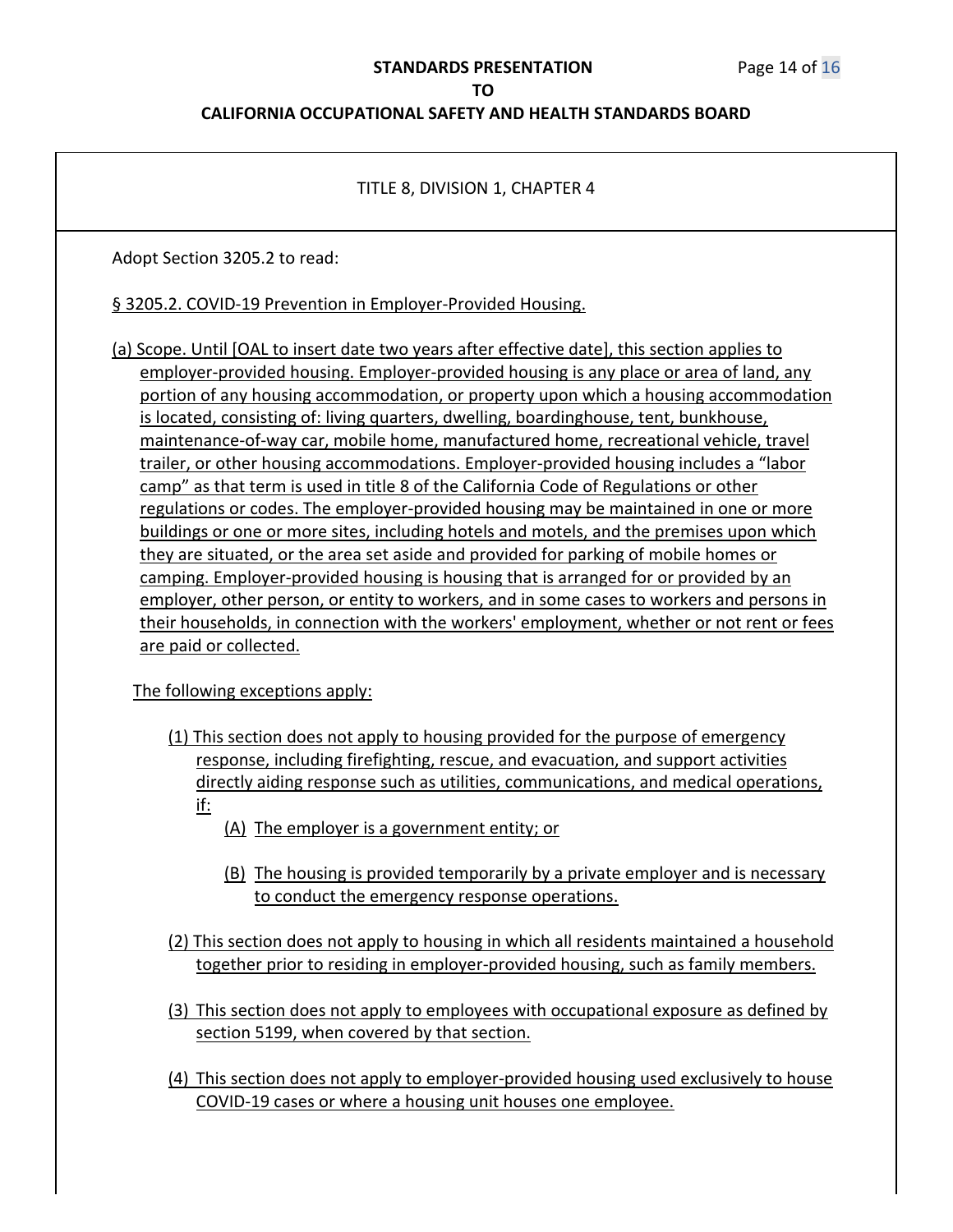#### **CALIFORNIA OCCUPATIONAL SAFETY AND HEALTH STANDARDS BOARD**

#### TITLE 8, DIVISION 1, CHAPTER 4

(b) Assignment of housing units. To the extent feasible, employers shall assign employee housing to cohorts that travel and work together, separate from other workers. To the extent feasible, residents who usually maintain a household together shall be housed in a single housing unit without other persons.

(c) Ventilation. In housing units, employers shall maximize the quantity and supply of outdoor air and increase filtration efficiency to the highest level compatible with the existing ventilation system. If there is not a Minimum Efficiency Reporting Value (MERV-13) or higher filter in use, portable or mounted High Efficiency Particulate Air (HEPA) filtration units shall be used, to the extent feasible, in all sleeping areas.

- (d) Face coverings. Employers shall provide face coverings to all residents and provide information to residents on when they should be used in accordance with state or local health department orders or guidance.
- (e) Reporting symptoms. The employer shall encourage residents to report COVID-19 symptoms to the employer.
- (f) COVID-19 testing. The employer shall establish, implement, and maintain effective policies and procedures for COVID-19 testing of residents who had a close contact or COVID-19 symptoms. These policies and procedures shall be communicated to the residents.

(g) COVID-19 cases and close contacts.

- (1) Employers shall effectively isolate COVID-19 cases from all residents who are not COVID-19 cases, for the period established by subsection 3205(c)(5)(A). Effective isolation shall include housing COVID-19 cases only with other COVID-19 cases, and providing COVID-19 case residents with a sleeping area and bathroom that is not shared by non-COVID-19 case residents.
- (2) Employers shall effectively quarantine residents who have had a close contact from all other residents, for the time period required by subsection 3205(c)(5)(B). Effective quarantine shall include providing residents who had a close contact with a private bathroom and sleeping area.

Note: Authority cited: Section 142.3, Labor Code. Reference: Sections 142.3 and 144.6, Labor Code.